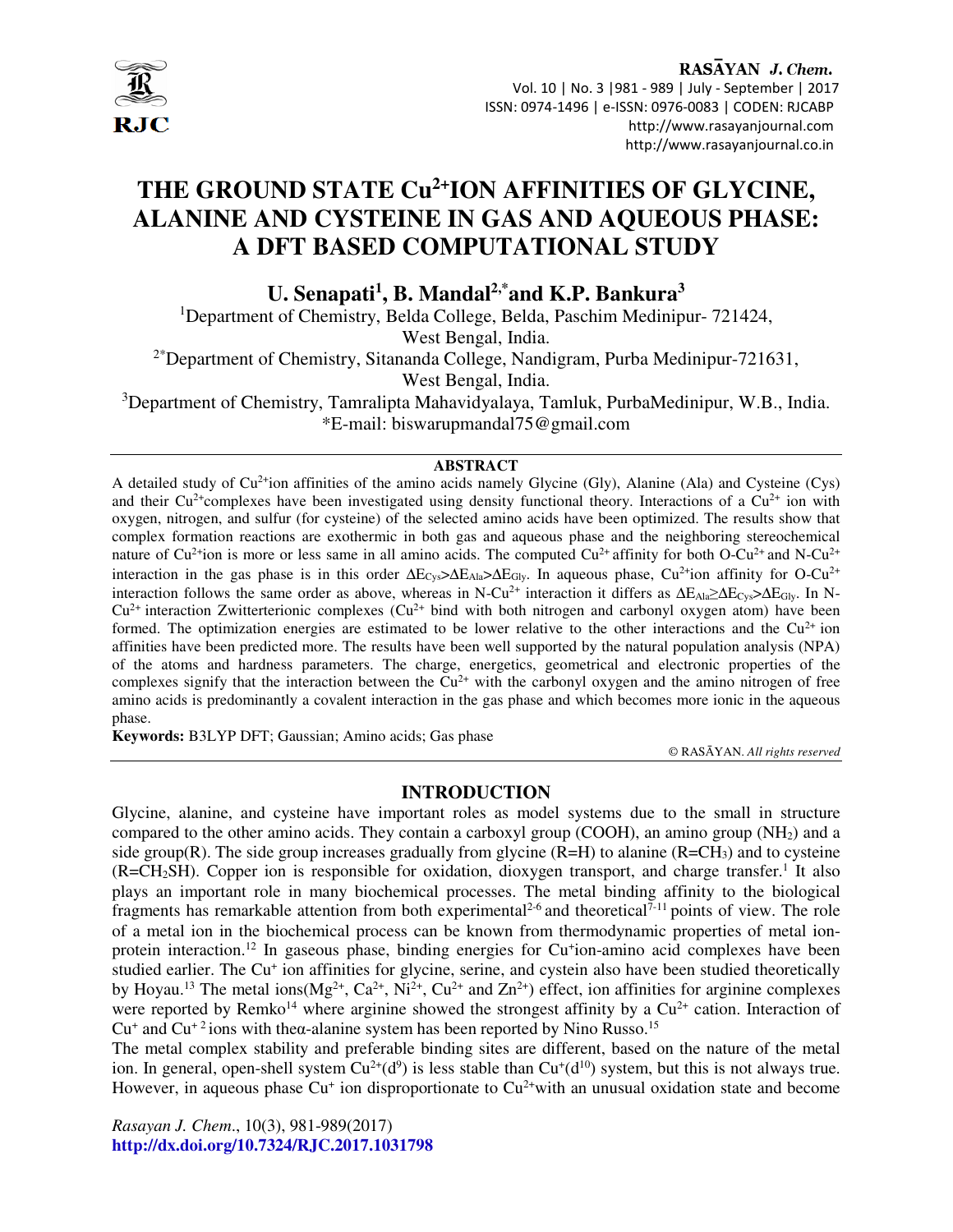less stable than Cu<sup>2+</sup>state. Different theoretical studies on amino acids–copper complexes were found in the literature.<sup>16,17</sup> So far, detailed, systematic comparative studies on the interactions between  $Cu^{2+}$  with glycine or alanine or cysteine are rather scarce.

To the best of our knowledge, no more theoretical works have been performed on  $Cu^{2+}$  – amino acid complexes in the gas phase as well as in aqueous phases together. A systematic study on metal ion-amino acid complexation is important for better understanding of metal-protein binding mechanism in living systems. Therefore, in order to explore the nature of binding interactions of  $Cu^{2+}$  ion with three amino acids glycine, alanine, and cysteine and to find some quantitative thought about comparative  $Cu^{2+}$  ion affinities, we have performed a DFT study on the  $Cu^{2+}$ – glycine,  $Cu^{2+}$ – alanine and  $Cu^{2+}$ – cysteine complexes. The conformational behavior of amino acids is necessary to recognize their vibrant role in protein formation. Though, amino acids have a zwitterionic structure in the solid state, subsequently, to get the neutral structure of amino acids, studies are required in gas and aqueous phases. Solvent effect on the energetics and geometries of the complexes has been observed carefully in the present work. We have also focused our attention on the binding sites of the amino acid with $Cu^{2+}$  ion and on the optimized geometrical structure of the complexes.

#### **EXPERIMENTAL**

DFT calculations were performed at the B3LYP level with  $6-311G(d,p)$  internal basis set for all atoms using the Gaussian 09W program<sup>18</sup> package. In order to understand the structural behavior of the free amino acids and different  $Cu^{2+}$  complexes, we carried out  $PCM<sup>19</sup>$  (polarizable continuum model) geometry optimization process at the same level of theory. Water was used as a solvent. Both natural population analysis (NPA) and Mulliken population analysis<sup>20</sup> were applied to determine equivalent charges on atoms of the free bases and their metal complexes. The calculated NPA charges help to analyze the nature of the bonding of  $Cu<sup>2+</sup>$ -amino acids complexes.

It has been found earlier that, the DFT method gives almost accurate results for several transition metalcontaining systems.21-23 Hence this method is suitable for studying metal ion complexes. Unrestricted open shell methods have been used to compute the  $Cu<sup>2+</sup>$  systems. Equilibrium geometries for all amino acids and their  $Cu^{2+}$  complexes were completely optimized devoid of any symmetry restrictions. In order to minimize basis set super position error (BSSE), final energetic were obtained at 6-311G (d,p) basis set level.

Use of 6-311G (d,p) basis set ensures that the magnitude of the computed BSSE values is small, it is (2.0) to 2.5 kcal / mole) for complexes. Since this is a comparative study and energetic values discussed in this paper are relative to a particular species. Therefore errors occurred in the results will be canceled and does not affect more on  $Cu^{2+}$  affinities of the complexes and stability order as well. Thus we neglected this in our study.

#### **RESULTS AND DISCUSSION**

We have studied the interaction of  $Cu^{2+}$ ion with N atom of the amino group ( $Cu^{2+}$  directly bonded with N in initial input) and O atom of the carbonyl group  $(Cu^{2+}$  directly bonded with carbonyl O in initial input) of each amino acid. In addition to  $N-Cu^{2+}$  and  $O-Cu^{2+}$  interactions, we have studied the interaction of  $Cu<sup>2+</sup>$  with S atom of CH<sub>2</sub>SH side group in cysteine. The optimization energy is found to be lowest in Zwitterionic cases compared to  $O-Cu^{2+}$  or  $S-Cu^{2+}$  complexes. The highest  $Cu^{2+}$  ion affinity to nitrogen indicates that  $Cu^{2+}$  ion preferably binds with –  $NH_2$  group of amino acids to form stable complexes. This is because of the lone pair of nitrogen is loosely bind and a lone pair of carbonyl oxygen atom is more tightly bound, then  $Cu^{2+}$  ion interacts more easily with amino N atom. The stability of coordinated complexes depends on the hard-soft nature of metal and ligand (according to HSAB theory).Being borderline acid,  $Cu^{2+}$  ion forms a most stable complex with borderline donor nitrogen. This is exactly seen in our study. Results obtained from S–Cu<sup>2+</sup> complexes of cysteine are not discussed widely, because comparatively lower minimum optimization energies are found from  $O-Cu^{2+}$ , N–Cu<sup>2+</sup> optimization process. Computed total energies(Hartree) of the free amino acids(B) and their complexes( $B-Cu^{2+}$ ) and the computed Cu<sup>2+</sup> ion affinities (ΔE, kcal/mole) are tabulated in Table-1. In both phases, ΔE values are higher for N-Cu<sup>2+</sup>–O complexes than that of O–Cu<sup>2+</sup>complexes. The  $\Delta E$  values are increased by –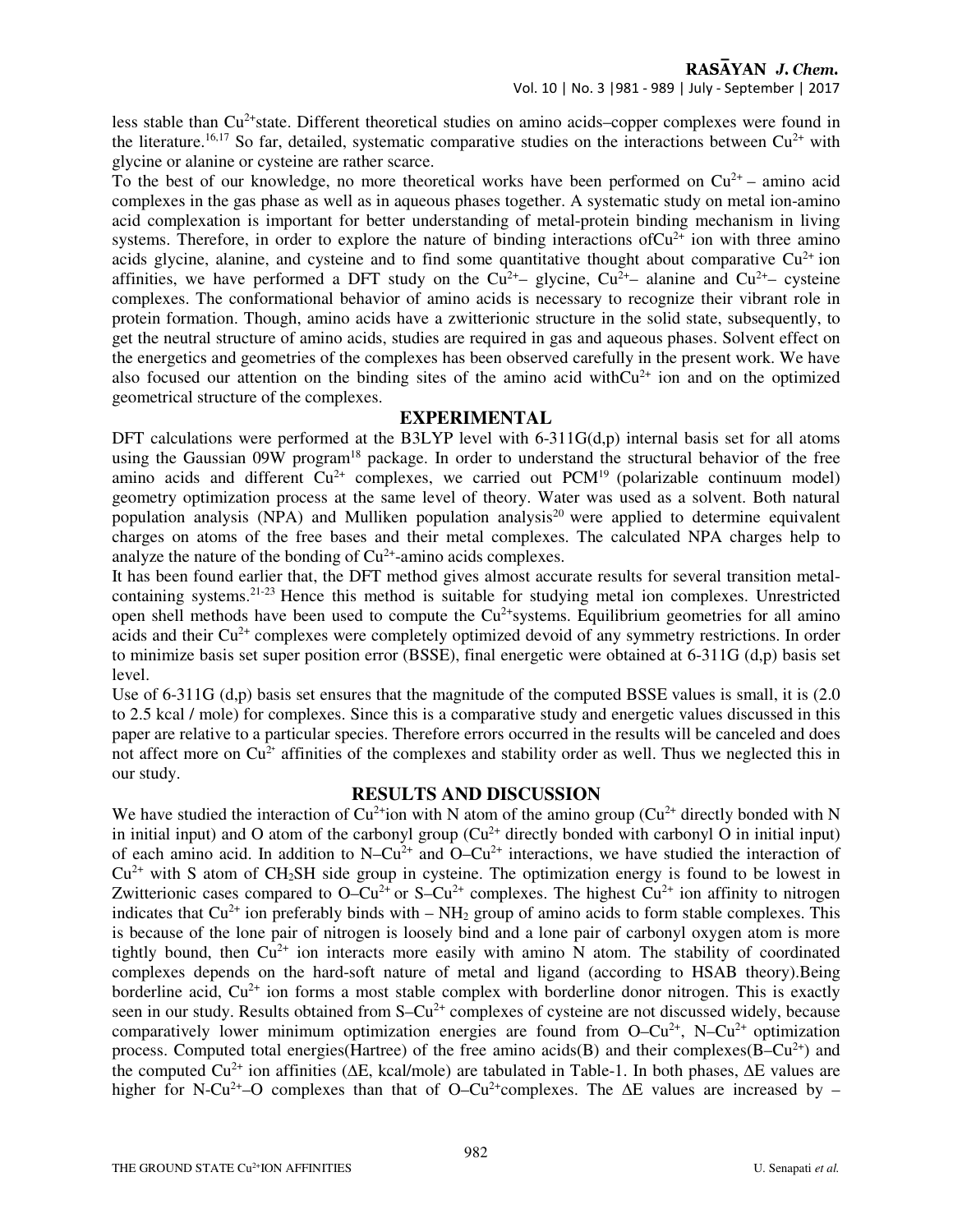### RASAYAN J. Chem.

#### Vol. 10 | No. 3 |981 - 989 | July - September | 2017

20.269,–14.872, –19.603 kcal/mole in the gas phase and it is –6.275, –38.027,–26.293kcal/mole in the aqueous phase for glycine, alanine and cysteine respectively.

The computed net charge on carbonyl  $O (BC = O)$  atom and N atom of the amino group of the free amino acids and their complexes in their ground state in gas and aqueous phases are summarized in Table-2. It also reports the net Mulliken charge on  $Cu^{2+}$  at the ground state of  $Cu^{2+}$  complexes in both phases. The net Mulliken charges on the  $Cu^{2+}$  vary from 0.9187eto 1.0637ein the gas phase, on solvation, the values are slightly increased and they are in the range of 1.2918 to 1.3654 e. The values of the atomic charges on Cu in O-Cu<sup>2+</sup> complexes indicate some shifting of electron density to the metal ion. Similarly, for N-Cu<sup>2+</sup>-O complexes, the net charge on the Cu varies within 1.1708 to 1.3805e in gas and it ranges from 1.4932 to 1.5099 e in the aqueous phase. This shifting of electron density is not local; it originates from an entire molecule which is obvious from the estimated net charge on O and N atom of the  $Cu<sup>2+</sup>$ complexes. The carbonyl O atom and amino N still carries a negative Mulliken charge, which is increased compared to the amino acids in both phases.

The important component of the valence interaction is the charge transfer (CT). We have used this quantity to determine the degree of valance interaction in the present cation-dipole complexes (B-Cu<sup>2+</sup>). The calculated atomic charges and the net amount of CT from the base to  $Cu^{2+}$ are given in Table-3. We have seen that the degree of CT increases from gas phase to aqueous phase. We also observed that, for the N–Cu<sup>2+</sup>-O complexes, the degree of CT is more than that of O–Cu<sup>2+</sup>complexes. The results revealed that the N-Cu<sup>2+</sup> interactions are more ionic.

The partial NPA charges on metal ion in all the metal-amino acid complexes and ligand to metal charge transfer  $(Q<sub>CT</sub>)$  in both gas and aqueous phases are summarized in Table-4. The results show that, there is a significant charge transfer from ligand to the metal ion. A good correlation between the extent of charge transfer and complex stability were observed. In both phases, the extent of charge transfer in both complexes follows the decreasing order as cysteine > alanine > glycine. This is well supported by the computed  $Cu^{2+}$  affinity values.

We are to find out the possibility of the existence of a correlation with a single global parameter of the entire molecule through our investigation. We have selected the hardness (η) as the global parameter,  $\eta$  =  $(I - A)/2 = (\epsilon_{LUMO} \sim \epsilon_{HOMO})/2$  reported in Table-7. In both phases, hardness values of glycine and alanine are almost same and it is found to be slightly less for cysteine. Obtained η values clear that, a good correlation between  $\eta$  and  $Cu^{2+}$ ion affinity values of the amino acids could be made. In this series, glycine has the highest  $\eta$  value whereas its  $Cu^{2+}$  ion affinity is the lowest.

It also shows that both pre- and post-complex correlations with local charge densities in the immediate vicinity of the complex formation site are weak. Therefore it can be predicted that the  $Cu<sup>2+</sup>$  ion affinities of these amino acids cannot be modeled or described by local properties of the carbonyl moiety of the carboxyl group and amino group of the amino acids only. At this level of calculation, while not perfect, a nice linear correlation between the charge on oxygen and nitrogen atom of the studied amino acids and their  $Cu^{2+}$ affinity values can be established. Still, it has to shape strongly by distant atom contribution besides to the contribution from the carbonyl and amino group respectively.

In Table-5 and Table-6 we have highlighted some important optimized geometrical parameters of the free amino acids and their complexes. The neighboring stereochemical nature at or around the carbonyl moiety of carboxyl group and –NH2 group of amino acids are almost same in both phases. The C–O bond length is found to be almost same for all the amino acids. The <C–C–O bond angles for free amino acids are very nearly identical, which are reported in the range of  $122.666^{\circ}$  to  $125.148^{\circ}$  and  $123.189^{\circ}$  to  $125.5^{\circ}$ in gas and aqueous phases respectively. In both phases, the C–O and the C-N bond length is increased upon  $Cu^{2+}$  ion complex formation relative to the free amino acids. The O– $Cu^{2+}$  bond length is found to be almost same for all the complexes. In O–Cu<sup>2+</sup> complexes (where carbonyl oxygen directly involved in the bonding with  $Cu^{2+}$  ion) the O–Cu<sup>2+</sup> bond distance decreased a little bit (0.027 to 0.047Å) from gas to aqueous phase. Similarly, the N–Cu<sup>2+</sup> bond distance in N–Cu<sup>2+</sup>–O complexes (where nitrogen directly involved in the bonding with  $Cu^{2+}$  ion) also decreased by 0.06 to 0.19 $\AA$  from gas to aqueous phase. The<C–C–O bond angles are also found to be almost identical in each complex. In the same way, the torsion angle  $\tau$ (C–C–O–Cu<sup>2+</sup>) is nearly identical for Cu<sup>2+</sup>complexes of glycine and alanine and these are –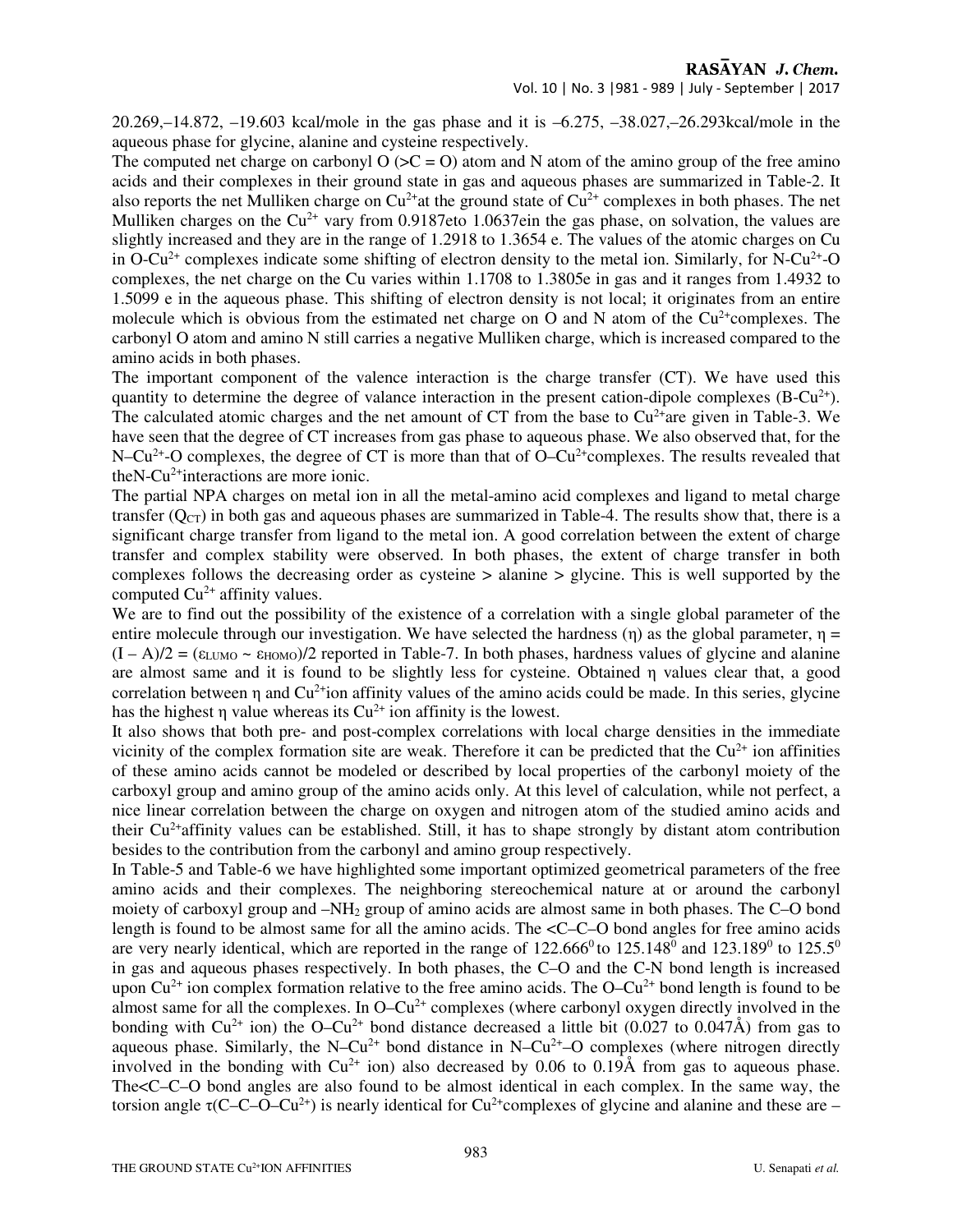#### RASAYAN J. Chem.

#### Vol. 10 | No. 3 |981 - 989 | July - September | 2017

178.611<sup>0</sup> and -179.998<sup>0</sup>showing loss of planarity. Forcys-Cu<sup>2+</sup> complex the  $\tau$  value is 174.860<sup>0</sup> which reveal its planar structure. Exactly reverse cases are observed in the aqueous phase. The carbonyl chromospheres of carboxyl group near invariant stereochemistry around the complexation site of each amino acid tend to imply that, the entire contribution to  $Cu^{2+}$ ion affinity cannot be modeled accurately without considering the contribution from far-off centres is taken into account. We observed from the geometrical structures of corresponding  $Cu^{2+}$  complexes of three amino acids, they form monocoordinated species when  $Cu^{2+}$  ion directly bonded with carboxyl oxygen in gas as well as in aqueous phase. We also observed, bicoordinated (with N and O atom) optimized geometries are formed in aqueous phase when the  $Cu^{2+}$  ion is directly bonded with amino nitrogen in the initial input. Optimized geometries in the gas phase and aqueous phase of the studied amino acids and their different  $Cu^{2+}$ complexes are shown in Fig.-1.From Table-1weobservedthat,gas phase ∆E values of the amino acids in O– Cu2+interactions vary in the range–205.948 to –226.342 kcal/mole and in the aqueous phase, it (∆E value) varies in the range of–67.143 to –78.689 kcal/mole. For N–Cu2+interactions∆E values are in the range of– 226.217 to –245.983 kcal/mole and –73.418 to–107.115 kcal/mole in gas and aqueous phase respectively. From Table-1, it is also clear that the amino acids and their complexes are stabilized in water. The dipole moment of the amino acid is increased in water indicating that the charge separation is higher in water as is expected for a polar molecule. This is supported by the data tabulated in Table-2. It has been found that the charge density on O-atoms and N-atoms are much more increased than that in the gas phase. The ∆E values clear the fact that, $O-Cu^{2+}$ and N–Cu<sup>2+</sup>–O complexation reactions in both phases are turns to be exothermic. Table-2 shows that the charge densities on the carbonyl oxygen atom and amino nitrogen atom before the complex formation are almost similar. In the complexes, the charge density on carbonyl oxygen atom  $(q_0)$  and an amino nitrogen atom  $(q_N^-)$  has been increased for all the amino acids in both phases. A number of charges on O and N atom of the complexes signifythatinteractionof $Cu^{2+}$ with the carbonyl oxygen atom and an amino nitrogen atom in the ground state is predominantly a covalent interaction in the gas phase. It clears that both pre- and post-complex correlations with local charge densities in the immediate vicinity of the complexation site are not strong. The  $Cu^{2+}$  ion affinities should be modeled strongly by distant atom contribution additionally to the contribution from carbonyl and amino group.

| $L_{\text{U2+1}}(20) = 1037.3713$ Harace, $L_{\text{U2+}}$ (aqueous) $-$ 1037.7110 Harace: 1 Harace $-$ 027.3073 Health 0.00. |              |                                  |             |               |                                  |             |  |  |  |  |
|-------------------------------------------------------------------------------------------------------------------------------|--------------|----------------------------------|-------------|---------------|----------------------------------|-------------|--|--|--|--|
| Molecule                                                                                                                      |              | Gas phase                        |             | Aqueous Phase |                                  |             |  |  |  |  |
|                                                                                                                               |              | Total energy (hartree)           | ΛE          |               | Total energy (hartree)           | ΔE          |  |  |  |  |
|                                                                                                                               | B            | $BCu^{2+}$ (O-Cu <sup>2+</sup> ) | (kcal/mole) | B             | $BCu^{2+}$ (O-Cu <sup>2+</sup> ) | (kcal/mole) |  |  |  |  |
| Glycine                                                                                                                       | $-284.5149$  | $-1924.2404$                     | $-205.948$  | $-284.5248$   | $-1924.5728$                     | $-67.143$   |  |  |  |  |
| Alanine                                                                                                                       | $-323.8334$  | $-1963.5781$                     | $-217.996$  | $-323.8466$   | $-1963.8977$                     | $-69.088$   |  |  |  |  |
| Cysteine                                                                                                                      | $-722.0495$  | $-2361.8075$                     | $-226.342$  | $-722.0621$   | $-2362.1285$                     | $-78.689$   |  |  |  |  |
| Molecule                                                                                                                      | <sub>B</sub> | $BCu^{2+}(N-Cu^{2+}-O)$          | ΛE.         | B.            | $BCu^{2+}(N-Cu^{2+}-O)$          | ΔE          |  |  |  |  |
| Glycine                                                                                                                       | $-284.5149$  | $-1924.2727$                     | $-226.217$  | $-284.5248$   | $-1924.5828$                     | $-73.418$   |  |  |  |  |
| Alanine                                                                                                                       | $-323.8334$  | $-1963.6018$                     | $-232.868$  | $-323.8466$   | $-1963.9583$                     | $-107.115$  |  |  |  |  |
| Cysteine                                                                                                                      | $-722.0495$  | $-2361.8388$                     | $-245.983$  | $-722.0621$   | $-2362.1704$                     | $-104.982$  |  |  |  |  |
| Molecule                                                                                                                      | <sub>B</sub> | $BCu^{2+} (S-Cu^{2+})$           | ΛE          | B.            | $BCu^{2+} (S-Cu^{2+})$           | ΔΕ          |  |  |  |  |
| Cysteine                                                                                                                      | $-722.0495$  | $-2361.7997$                     | $-221.761$  | $-722.0621$   | $-2362.1184$                     | $-72.351$   |  |  |  |  |

| Table-1: Computed total energies (Hartree) of the free amino acids and their $Cu^{2+}$ complexes (BCu <sup>2+</sup> ) and a $Cu^{2+}$ ion |
|-------------------------------------------------------------------------------------------------------------------------------------------|
| affinities $[\Delta E]$ in Hartree unit for both gas and aqueous phase at the equilibrium geometry of the ground state.                   |
| $E_{Cu2+}(gas) = -1639.3973$ Hartree, $E_{Cu2+}(aqueous) = -1639.9410$ Hartree. 1 Hartree = 627.5095 Kcal/ mole.                          |

Table-2: Computed net Mulliken charge (unit 'e') on O-atom  $(q_0^-)$  and charge on N-atom  $(q_N^-)$  of free amino acids and their Cu<sup>2+</sup> complexes and the computed net charge on Cu<sup>2+</sup>ion ( $q_{Cu2+}$ ) of B-Cu<sup>2+</sup>and also dipole moment, µ(Debye) of amino acids for both gas phase and aqueous phase in the equilibrium ground state.

|          | $\mu(DU)$ of all the actual for both gas phase and aqueous phase in the equilibrium ground state. |                       |                                |                                  |            |                           |        |          |  |
|----------|---------------------------------------------------------------------------------------------------|-----------------------|--------------------------------|----------------------------------|------------|---------------------------|--------|----------|--|
| Molecule | $q_0$ <sup>-</sup> (Gas Phase)                                                                    |                       | $q_0$ <sup>-</sup> (Aq. Phase) |                                  | Gas        | $ Aq. Phase  \mu in gas $ |        | u in ag. |  |
|          |                                                                                                   |                       |                                |                                  |            |                           | phase  | phase    |  |
|          |                                                                                                   | $BCu^{2+}(O-Cu^{2+})$ |                                | $BCu^{2+}$ (O-Cu <sup>2+</sup> ) | $q_{Cu2+}$ | $q_{Cu2+}$                |        |          |  |
| Glycine  | $-0.3369$                                                                                         | $-0.4859$             | $-0.3772$                      | $-0.4730$                        | 1.0637     | .3654                     | 2.0037 | 2.9458   |  |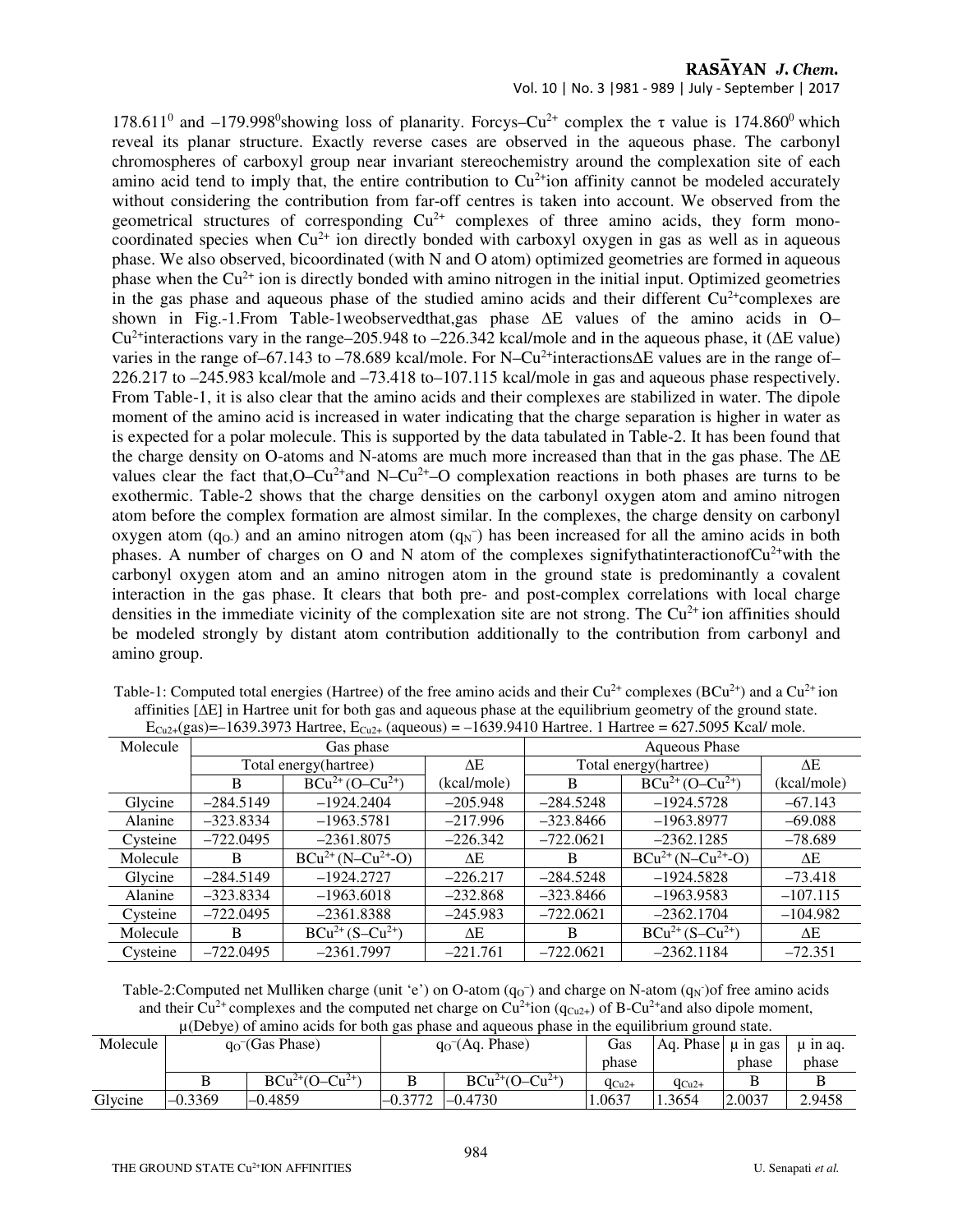RASAYAN J. Chem.

| Alanine  | $-0.3171$ | $-0.4949$                    | $-0.3631$ | $-0.5039$                    | 1.0237     | 1.2918     | 4.1481                | 5.9648                |
|----------|-----------|------------------------------|-----------|------------------------------|------------|------------|-----------------------|-----------------------|
| Cysteine | $-0.3162$ | $-0.4747$                    | $-0.3634$ | $-0.4998$                    | 0.9187     | 1.3368     | 2.0393                | 2.7745                |
| Molecule |           | $q_N$ <sup>(Gas Phase)</sup> |           | $q_N$ <sup>(</sup> Aq.Phase) |            | Aq. Phase  | $\mu$ in gas<br>phase | $\mu$ in aq.<br>phase |
|          | B         | $BCu^{2+}(N-Cu^{2+}-O)$      | В         | $BCu^{2+} (N-Cu^{2+}-O)$     | $q_{Cu2+}$ | $q_{Cu2+}$ | В                     | B                     |
| Glycine  | $-0.4534$ | $-0.7200$                    | $-0.4632$ | $-0.6904$                    | 1.3805     | 1.5099     | 3.2456                | 5.3375                |
| Alanine  | $-0.4513$ | $-0.7038$                    | $-0.4623$ | $-0.6770$                    | 1.3654     | 1.5019     | 4.8014                | 6.6653                |
| Cysteine | $-0.4215$ | $-0.6728$                    | $-0.4317$ | $-0.6821$                    | 1.1708     | 1.4932     | 4.0578                | 13.2029               |

Vol. 10 | No. 3 |981 - 989 | July - September | 2017

Table-3:Computed atomic charges (unit 'e') in the complexes and the amount of charge transfer (CT)

| $BCu^{2+}(O-Cu^{2+})$ Gas | $q_{Cu2+}$ | $q_0$ <sup>-</sup> | $q_{CT}$ | $BCu^{2+}(O-Cu^{2+})$ Aq. | $q_{Cu2+}$ | $q_0$     | $q_{CT}$ |
|---------------------------|------------|--------------------|----------|---------------------------|------------|-----------|----------|
| phase                     |            |                    |          | Phase                     |            |           |          |
| Glycine                   | .0637      | $-0.4859$          | 0.5778   | Glycine                   | 1.3654     | $-0.4730$ | 0.8924   |
| Alanine                   | .0237      | $-0.4949$          | 0.5288   | Alanine                   | .2918      | $-0.5039$ | 0.7879   |
| Cysteine                  | 0.9187     | $-0.4747$          | 0.4440   | Cysteine                  | 1.3368     | $-0.4998$ | 0.8370   |
| $BCu^{2+}(N-Cu^{2+}-O)$   | $q_{Cu2+}$ | q <sub>N-</sub>    | $q_{CT}$ | $BCu^{2+}(N-Cu^{2+}-O)$   | $q_{Cu2+}$ | $q_{N-}$  | $q_{CT}$ |
| Glycine                   | 1.3805     | $-0.7200$          | 0.6605   | Glycine                   | 1.5099     | $-0.6904$ | 0.8195   |
| Alanine                   | .3654      | $-0.7038$          | 0.6616   | Alanine                   | 1.5019     | $-0.6770$ | 0.8249   |
| Cysteine                  | 1.1708     | $-0.6728$          | 0.4980   | Cysteine                  | 1.4932     | $-0.6821$ | 0.8111   |

Table-4:Natural net charges (Units e) on Cu<sup>2+</sup> ion (q<sub>Cu2+</sub>),Oxygen atom(q<sub>O</sub><sup>-</sup>) and Nitrogen atom (q<sub>N</sub><sup>-</sup>) and ligand to metal charge transfer  $(Q_{CT})$  of O-Cu<sup>2+</sup> complexes and N-Cu<sup>2+</sup>-O complexes (Zwitterionic)in gas and aqueous phase respectively obtained from NPA analysis.

| $- - - - - -$ |            |           |          |               |           |                   |  |  |  |
|---------------|------------|-----------|----------|---------------|-----------|-------------------|--|--|--|
| $O - Cu^{2+}$ | Gas phase  |           |          | Aqueous phase |           |                   |  |  |  |
| Complex       | $q_{Cu2+}$ | $q_0^-$   | $Q_{CT}$ | $q_{Cu2+}$    | $q_0$     | $Q_{\mathrm{CT}}$ |  |  |  |
| Glycine       | 0.6347     | $-0.3483$ | 1.365    | 0.9453        | $-0.3049$ | 1.054             |  |  |  |
| Alanine       | 0.5932     | $-0.3540$ | 1.40     | 0.8656        | $-0.3336$ | 1.134             |  |  |  |
| Cysteine      | 0.4800     | $-0.3504$ | 1.52     | 0.9149        | $-0.2885$ | 1.085             |  |  |  |
| $N-Cu^{2+}-O$ | Gas phase  |           |          | Aqueous phase |           |                   |  |  |  |
| complex       | $q_{Cu2+}$ | $(q_{N})$ | $Q_{CT}$ | $q_{Cu2+}$    | $(q_{N})$ | $Q_{CT}$          |  |  |  |
| Glycine       | 1.041      | $-0.3634$ | 0.959    | 1.143         | $-0.3543$ | 0.857             |  |  |  |
| Alanine       | 1.022      | $-0.3642$ | 0.978    | 1.132         | $-0.3525$ | 0.868             |  |  |  |
| Cysteine      | 0.795      | $-0.4093$ | 1.205    | 1.120         | $-0.3512$ | 0.88              |  |  |  |

Table-5:Geometrical features of the free amino acids and their  $Cu^{2+}$  complexes in gas phase (length in  $\AA$ , bond angle and torsion angle  $(\tau)$  in degree).

| Molecule | В        |           | $BCu^{2+}$ (O-Cu <sup>2+</sup> ) |                         |           |                                        |  |
|----------|----------|-----------|----------------------------------|-------------------------|-----------|----------------------------------------|--|
|          | $r(C-O)$ | $<$ C-C-O | $r(C-O)$                         | r (O-Cu <sup>2+</sup> ) | $<$ C-C-O | $\tau$ <c-c-o-cu<sup>2+</c-c-o-cu<sup> |  |
| Glycine  | 1.204    | 125.148   | 1.230                            | 1.927                   | 119.931   | $-178.611$                             |  |
| Alanine  | 1.199    | 123.519   | .233                             | 1.922                   | 120.052   | $-179.998$                             |  |
| Cysteine | 1.200    | 122.666   | .227                             | 1.906                   | 119.748   | 174.860                                |  |
| Molecule | В        |           | $BCu^{2+}(N-Cu^{2+}-O)$          |                         |           |                                        |  |
|          | $r(C-N)$ | $<$ C-C-N | $r(C-N)$                         | $r(N-Cu^{2+})$          | $<$ C-C-N | $\tau$ <c-c-n-cu<sup>2+</c-c-n-cu<sup> |  |
| Glycine  | 1.45     | 110.154   | 1.47                             | 1.9556                  | 105.867   | $-0.1428$                              |  |
| Alanine  | 1.44     | 108.346   | 1.52                             | 1.9586                  | 106.555   | 200.6756                               |  |
| Cysteine | 1.449    | 112.398   | 1.50                             | 2.0262                  | 111.944   | $-151.1961$                            |  |

Table-6: Geometrical features of the free molecule and their  $Cu^{2+}$  complexes in the aqueous phase(Bond length in  $\AA$ , bond angle and torsion angle  $(\tau)$  in degree).

| Molecule |                                         |                                | $BCu^{2+}$ |                |                                          |                                        |  |
|----------|-----------------------------------------|--------------------------------|------------|----------------|------------------------------------------|----------------------------------------|--|
|          | $\Omega$<br>$\sqrt{2}$<br>(C<br>--<br>◡ | $\sim$ $\sim$<br>$\sim$<br>いしへ | $r(C-O)$   | $(O-Cu^{2+1})$ | $\sqrt{ }$<br>$\cap$ $\cap$<br>-0-0<br>w | $O-Cu^2$<br>τ <c-c<br>◡<br/>ັ</c-c<br> |  |
| Glycine  | 1.207                                   | 125.500                        | .224       | 1.880          | 121.861                                  | 179.921                                |  |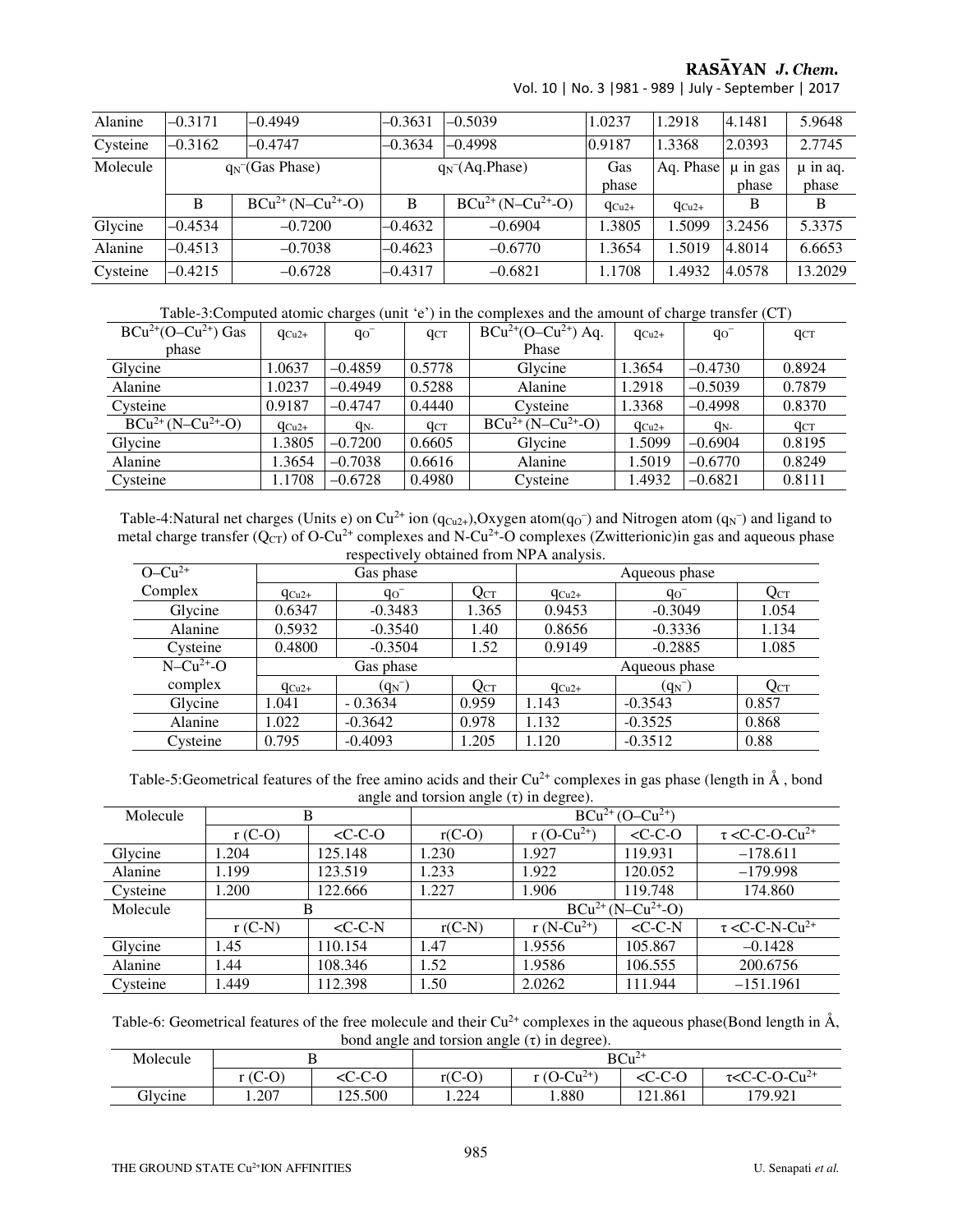## RASĀYAN J. Chem.

| 1.204    | 124.560          | 1.232    | 1.895                    | 119.226         | 179.149                                |  |  |  |
|----------|------------------|----------|--------------------------|-----------------|----------------------------------------|--|--|--|
| 1.206    | 123.189          | 1.243    | 1.879                    | 122.140         | $-177.736$                             |  |  |  |
| В        |                  |          | $BCu^{2+} (N-Cu^{2+}-O)$ |                 |                                        |  |  |  |
| $r(C-N)$ | $\langle C$ -C-N | $r(C-N)$ | r (N-Cu <sup>2+</sup> )  | $\langle C-C-N$ | $\tau$ <c-c-n-cu<sup>2+</c-c-n-cu<sup> |  |  |  |
| 1.43     | 110.919          | 1.44     | 1.949                    | 109.001         | $-0.1818$                              |  |  |  |
| 1.42     | 108.896          | 1.50     | 1.939                    | 106.595         | $-23.124$                              |  |  |  |
| .426     | 112.796          | l.48     | 1.879                    | 122.140         | $-149.853$                             |  |  |  |
|          |                  |          |                          |                 |                                        |  |  |  |

Vol. 10 | No. 3 |981 - 989 | July - September | 2017















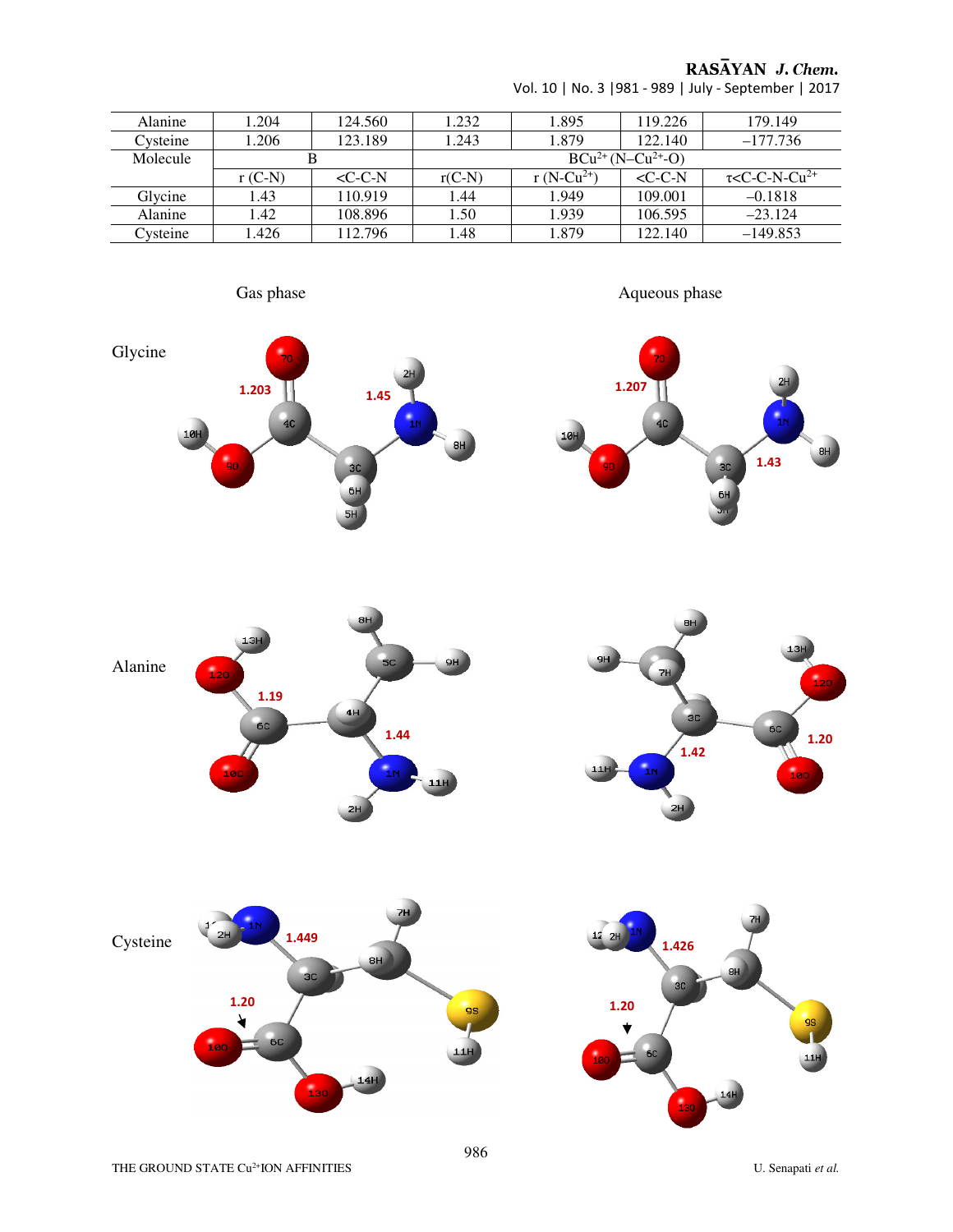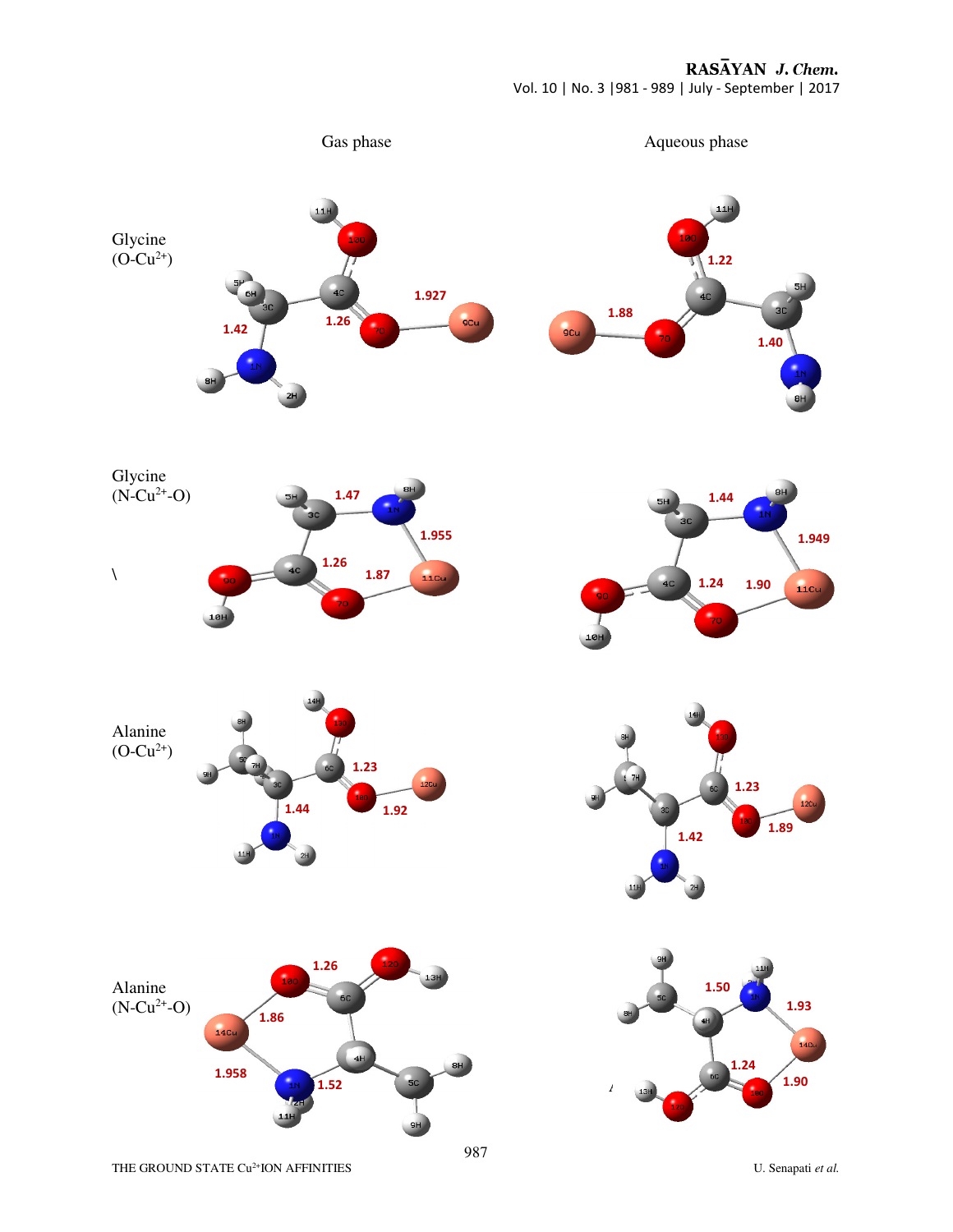

Fig.-1: Optimized structure of neutral glycine, alanine and cysteine and there different  $Cu^{2+}$ complexes in gas and an aqueous phase. (Bond distance is in angstrom (Å) unit).

| $1.001$ . Compared materials function $\{1.7\}$ of the first molecules in |                      |                      |           |                      |                      |           |  |  |  |
|---------------------------------------------------------------------------|----------------------|----------------------|-----------|----------------------|----------------------|-----------|--|--|--|
| Molecule                                                                  | Gaseous phase        |                      |           | Aqueous phase        |                      |           |  |  |  |
|                                                                           | $\epsilon_{HOMO}(h)$ | $\epsilon_{LUMO}(h)$ | $\eta(h)$ | $\epsilon_{HOMO}(h)$ | $\epsilon_{LUMO}(h)$ | $\eta(h)$ |  |  |  |
| Glycine                                                                   | $-0.24567$           | $-0.0009$            | 0.1223    | $-0.2531$            | 0.0004               | 0.1267    |  |  |  |
| Alanine                                                                   | $-0.25106$           | $-0.0067$            | 0.1221    | $-0.2547$            | $-0.0051$            | 0.1248    |  |  |  |
| Cysteine                                                                  | $-0.26227$           | $-0.0192$            | 0.1214    | $-0.2589$            | $-0.0112$            | 0.1238    |  |  |  |

Table-7: Computed hardness [hartree (h)] of the free molecules in gas and an aqueous phase.

#### **CONCLUSION**

From the above theoretical studies, it can be concluded that the gas phase and aqueous phase  $Cu^{2+}$ ion affinity of amino acids are spontaneous. The electronic properties of the complexes indicate that there is a